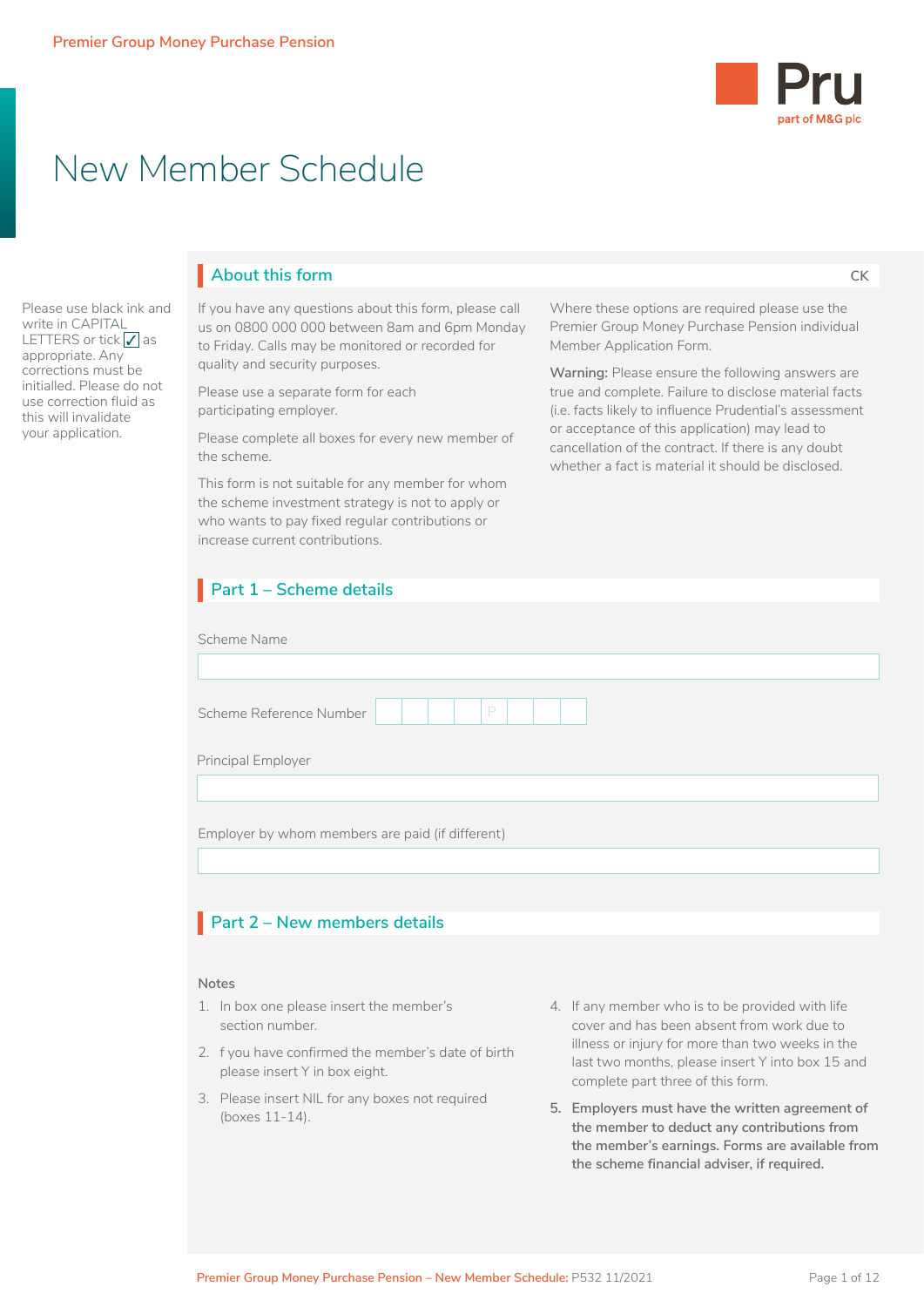## **Part 2 – New members details – continued**

You can give details for up to nine individual members in this form. If there are more than nine new members, please copy the table below and return the additional details alongside this form.

| $\overline{2}$<br>1.                    |             |                           |                  | 3.     |            | 4.     |                                      | 5.  |                      |                         |                           |                                          |                                                   |    |                |                   |   |
|-----------------------------------------|-------------|---------------------------|------------------|--------|------------|--------|--------------------------------------|-----|----------------------|-------------------------|---------------------------|------------------------------------------|---------------------------------------------------|----|----------------|-------------------|---|
| Section No.                             |             | NI Number                 |                  |        | Title      |        | Surname                              |     |                      | Full Forenames          |                           |                                          |                                                   |    |                |                   |   |
| 6.<br>7.                                |             |                           | 8.               | 9.     |            |        |                                      | 10. |                      |                         |                           |                                          |                                                   |    |                |                   |   |
| Gender<br>M/F                           |             | Date of Birth<br>DD/MM/YY |                  |        |            |        | Age admitted<br>Y/N*                 |     | Scheme Earnings<br>£ |                         |                           | Start Date<br>for Contributions<br>MM/YY |                                                   |    |                |                   |   |
| 11.                                     | 12.         |                           |                  | 13.    |            | 14.    |                                      | 15. |                      |                         |                           |                                          |                                                   |    |                |                   |   |
| Life Cover Scheme<br>Earnings Multiple* |             |                           |                  |        |            |        | Member's AVC<br>Contribution Rate %* |     |                      |                         | Single<br>Contribution £* |                                          | Member's AVC<br>Contribution included<br>in $13*$ |    |                | Absent from work* |   |
| Example                                 |             |                           |                  |        |            |        |                                      |     |                      |                         |                           |                                          |                                                   |    |                |                   |   |
| 1.                                      | 2.          |                           |                  |        |            |        |                                      |     |                      |                         | 3.                        | 4.                                       |                                                   | 5. |                |                   |   |
| $\mathbf 1$                             | $\mathbb N$ | $\mathbb N$               | $\left  \right $ |        | 2          | 3      | $\overline{\mathcal{A}}$             | 5   | 6                    | $\overline{\mathsf{C}}$ | <b>MR</b>                 |                                          | <b>SMITH</b>                                      |    |                | <b>JOHN JAMES</b> |   |
| 6.                                      | 7.<br>8.    |                           |                  | 9.     |            |        | 10.                                  |     |                      |                         |                           |                                          |                                                   |    |                |                   |   |
| M                                       | $\bigcirc$  | $\perp$                   | $\perp$          |        | $\bigcirc$ | 5      | $\circlearrowright$                  |     | Y                    |                         |                           | £25,000                                  |                                                   | 1  | $\overline{2}$ | $\bigcirc$        | 7 |
| 11.                                     | 12.         |                           |                  |        |            |        |                                      |     | 13.                  | 14.                     |                           | 15.                                      |                                                   |    |                |                   |   |
| 2.50%<br>$\overline{4}$                 |             |                           |                  | £5,000 |            | £1,000 |                                      |     | $\mathbb N$          |                         |                           |                                          |                                                   |    |                |                   |   |
|                                         |             |                           |                  |        |            |        |                                      |     |                      |                         |                           |                                          |                                                   |    |                |                   |   |

| $\sim$<br>3.<br>$\sim$<br>4.<br><b>L</b> .               | $\overline{\phantom{0}}$<br>b. |
|----------------------------------------------------------|--------------------------------|
|                                                          |                                |
| $\overline{\phantom{a}}$<br>9.<br>8.<br>6.<br>$\prime$ . | 10.                            |
|                                                          |                                |
| 12.<br>13.<br>14.<br>11<br><b>+++</b>                    | 15.                            |

| <b>1</b> | $\bigcap$<br>$\mathcal{L}$ .             |    | 3.  | 4.  | - 5. |  |  |
|----------|------------------------------------------|----|-----|-----|------|--|--|
|          |                                          |    |     |     |      |  |  |
| 6.       | $\overline{\phantom{0}}$<br>$\sqrt{ }$ . | 8. | 9.  |     | 10.  |  |  |
|          |                                          |    |     |     |      |  |  |
| 11       | 12.                                      |    | 13. | 14. | 15.  |  |  |

| <b>L.</b> | 2.  |    | 3.  | 4.  | 5.  |
|-----------|-----|----|-----|-----|-----|
| 6.        | 7.  | 8. | 9.  |     | 10. |
| 11.       | 12. |    | 13. | 14. | 15. |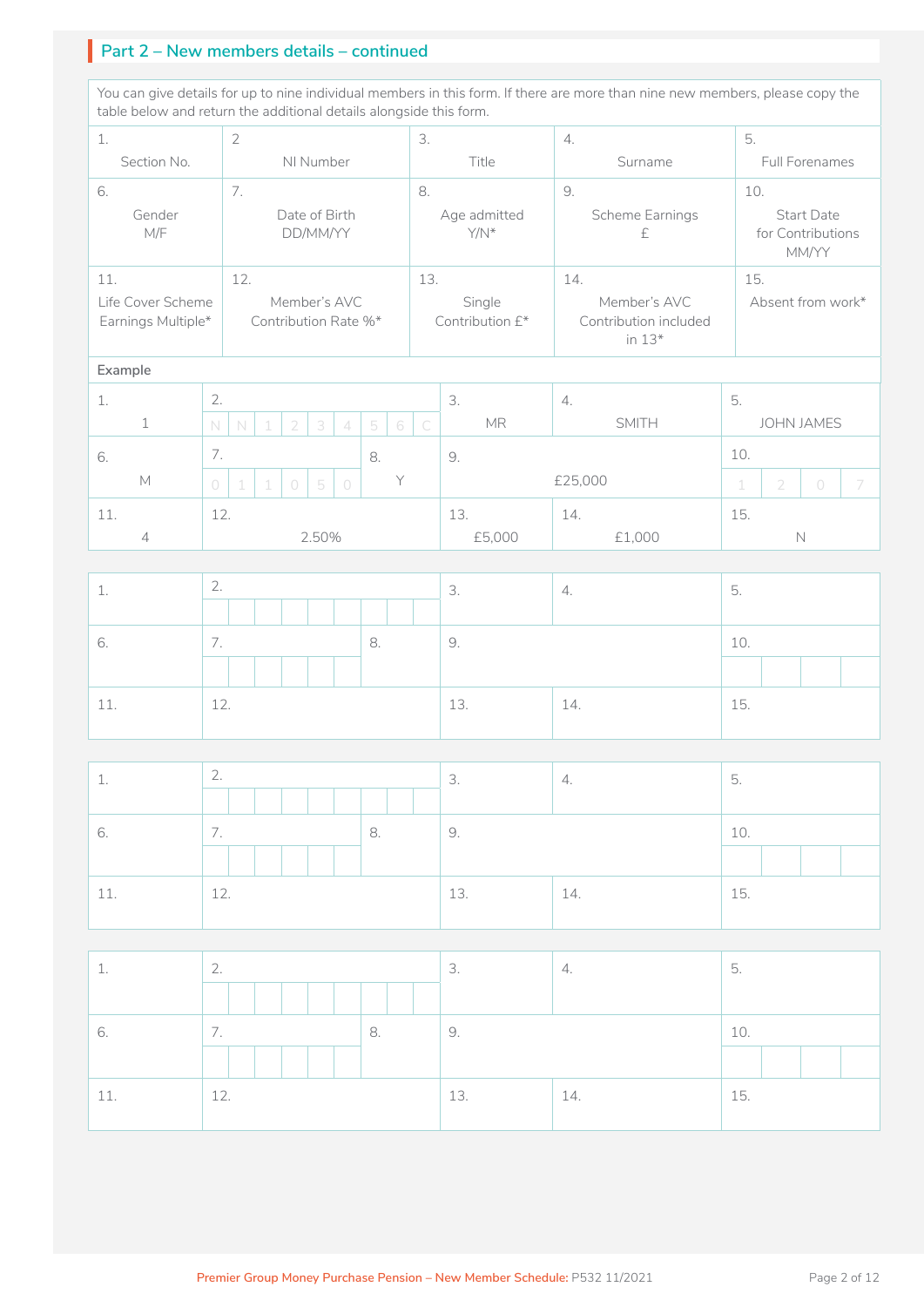## **Part 2 – New members details – continued**

| $1. \,$                             | 2.                     | 3.  | 4.  | 5.    |  |  |  |
|-------------------------------------|------------------------|-----|-----|-------|--|--|--|
| 6.                                  | 7.<br>8.               | 9.  |     | 10.   |  |  |  |
|                                     |                        |     |     |       |  |  |  |
| $11.$                               | 12.                    | 13. | 14. | 15.   |  |  |  |
|                                     |                        |     |     |       |  |  |  |
| $1. \,$                             | 2.                     | 3.  | 4.  | 5.    |  |  |  |
| 6.                                  | $\overline{7}$ .<br>8. | 9.  |     | 10.   |  |  |  |
| $11.$                               | 12.                    | 13. | 14. | 15.   |  |  |  |
|                                     |                        |     |     |       |  |  |  |
| $1. \,$                             | 2.                     | 3.  | 4.  | 5.    |  |  |  |
| 6.                                  | $\bar{z}$<br>8.        | 9.  |     | $10.$ |  |  |  |
| $11.$                               | 12.                    | 13. | 14. | 15.   |  |  |  |
|                                     |                        |     |     |       |  |  |  |
| $1. \,$                             | 2.                     | 3.  | 4.  | 5.    |  |  |  |
| 6.                                  | 7.<br>8.               | 9.  |     | 10.   |  |  |  |
| $11.$                               | 12.                    | 13. | 14. | 15.   |  |  |  |
|                                     |                        |     |     |       |  |  |  |
| $1. \,$                             | 2.                     | 3.  | 4.  | 5.    |  |  |  |
| 6.                                  | 7.<br>8.               | 9.  |     | 10.   |  |  |  |
| $11.$                               | 12.                    | 13. | 14. | 15.   |  |  |  |
|                                     |                        |     |     |       |  |  |  |
| $1. \,$                             | 2.                     | 3.  | 4.  | 5.    |  |  |  |
| 6.                                  | 8.<br>7.               | 9.  |     | 10.   |  |  |  |
| $11.$                               | 12.                    | 13. | 14. | 15.   |  |  |  |
| Number of additional pages attached |                        |     |     |       |  |  |  |

**Number of additional pages attached**  \* Please see notes at beginning of form